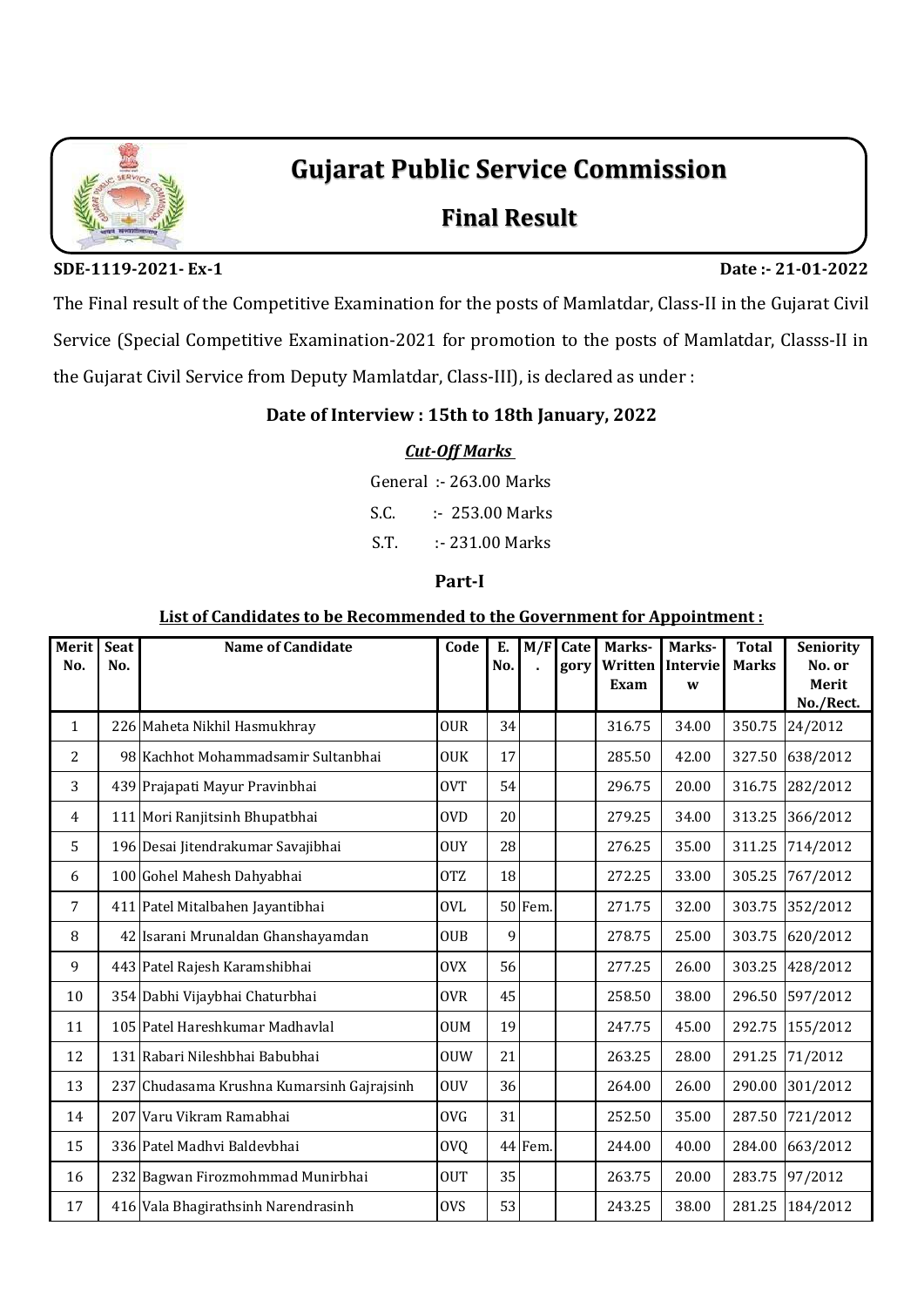| Merit<br>No. | <b>Seat</b><br>No. | <b>Name of Candidate</b>              | Code            | Е.<br>No.    | M/F          | Cate | Marks-<br>Written | Marks-<br>Intervie | <b>Total</b><br><b>Marks</b> | <b>Seniority</b><br>No. or |
|--------------|--------------------|---------------------------------------|-----------------|--------------|--------------|------|-------------------|--------------------|------------------------------|----------------------------|
|              |                    |                                       |                 |              |              | gory | Exam              | W                  |                              | Merit                      |
|              |                    |                                       |                 |              |              |      |                   |                    |                              | No./Rect.                  |
| 18           |                    | 1 Patel Nileshkumar Arvindbhai        | <b>OTY</b>      | $\mathbf{1}$ |              |      | 262.50            | 18.00              | 280.50                       | W-16/2012                  |
| 19           |                    | 199 Mehta Gopi Viral                  | <b>OVB</b>      |              | 29 Fem.      |      | 245.75            | 33.00              | 278.75                       | 303/2012                   |
| 20           |                    | 253 Naik Ashishkumar Rajendrabhai     | <b>OVY</b>      | 40           |              |      | 260.00            | 18.00              | 278.00                       | 115/2012                   |
| 21           |                    | 322 Dodiya Rahulkumar Bhikhabhai      | <b>OVV</b>      | 42           |              |      | 254.50            | 23.00              | 277.50                       | 755/2012                   |
| 22           |                    | 170 Prajapati Shaileshkumar Bhagabhai | <b>OUS</b>      | 26           |              |      | 253.75            | 23.00              | 276.75                       | 2458                       |
| 23           |                    | 33 Saniya Khengarkumar Valabhai       | <b>OUH</b>      | 6            |              |      | 253.50            | 23.00              | 276.50                       | 546/2012                   |
| 24           |                    | 315 Chavada Hetalba Krushansinh       | <b>OVZ</b>      |              | 41 Fem.      |      | 245.50            | 30.00              | 275.50                       | 297/2012                   |
| 25           |                    | 44 Chavda Devendrasinh Govindsinh     | <b>OUG</b>      | 10           |              |      | 250.75            | 23.00              | 273.75                       | 488/2012                   |
| 26           |                    | 244 Variya Mayur Zaverbhai            | <b>OVI</b>      | 39           |              |      | 243.25            | 30.00              | 273.25                       | 775/2012                   |
| 27           |                    | 200 Chauhan Ajitsinh Natvarsinh       | <b>OVA</b>      | 30           |              |      | 247.75            | 25.00              | 272.75                       | 641/2012                   |
| 28           |                    | 26 Sutariya Chandrakant Lalitbhai     | <b>OUL</b>      | 5            |              | S.C. | 255.25            | 17.00              | 272.25                       | 307/2012                   |
| 29           |                    | 73 Chandaliya Kishankumar Bhupatbhai  | <b>OUN</b>      | 12           |              |      | 251.25            | 20.00              | 271.25                       | 369/2012                   |
| 30           |                    | 87 Rathod Mayurdhwajsinh Devendrasinh | <b>OUI</b>      | 14           |              |      | 251.25            | 20.00              | 271.25                       | W-22/2012                  |
| 31           |                    | 166 Gohil Pradipsinh Bhagyansinh      | <b>OUX</b>      | 25           |              |      | 240.25            | 30.00              | 270.25                       | 231/2012                   |
| 32           |                    | 390 Thakor Rashminkumar Shankerji     | <b>OVM</b>      | 48           |              |      | 245.25            | 25.00              | 270.25                       | 787/2012                   |
| 33           |                    | 413 Jadeja Hardipsinh Sahadevsinh     | <b>OVP</b>      | 51           |              |      | 245.75            | 23.00              | 268.75                       | 347/2012                   |
| 34           |                    | 11 Kapadia Gauravkumar Gunvantbhai    | <b>OUE</b>      | 3            |              | S.C. | 246.50            | 21.00              | 267.50                       | 218/2012                   |
| 35           |                    | 81 Sakhiya Ketan Govindbhai           | <b>OUF</b>      | 13           |              |      | 235.25            | 32.00              | 267.25                       | 404/2012                   |
| 36           |                    | 182 Parmar Rajeshriben Natvarbhai     | <b>OVF</b>      |              | 27 Fem. S.C. |      | 237.50            | 28.00              | 265.50                       | 677/2012                   |
| 37           |                    | 6 Patel Harshkumar Amrutbhai          | OUC             | 2            |              |      | 239.75            | 25.00              | 264.75                       | 393/2012                   |
| 38           |                    | 385 Patel Prakash Hirabhai            | OV <sub>O</sub> | 47           |              |      | 239.50            | 25.00              |                              | 264.50 751/2012            |
| 39           |                    | 240 Desai Vikrambhai Bhagyanbhai      | <b>OUU</b>      | 37           |              |      | 238.50            | 25.00              | 263.50                       | 512/2012                   |
| 40           |                    | 216 Patel Vishal Bipinbhai            | OUQ             | 33           |              |      | 243.00            | 20.00              | 263.00                       | W-6/2012                   |
| 41           |                    | 92 Chavda Bhagavatiben Virendrakumar  | <b>OUO</b>      |              | 15 Fem. S.C. |      | 235.00            | 18.00              | 253.00                       | 387/2012                   |
| 42           |                    | 408 Gondia Kalpanaben Sursinhbhai     | <b>OVW</b>      |              | 49 Fem. S.T. |      | 222.50            | 23.00              | 245.50                       | 948/2012                   |
| 43           |                    | 375 Gamit Trupti Natvarlal            | <b>OVU</b>      |              | 46 Fem. S.T. |      | 208.00            | 23.00              | 231.00                       | 910/2012                   |

### **Part-II**

## **Total Marks obtained by the Unsuccessful candidates are as under:-**

| Sr.<br>No. | Seat I<br>No. | <b>Name of Candidate</b>    | Code       | Е.<br>No. |             | M/F Cate Marks-<br>gory   Written   Intervie<br>Exam | <b>Marks-</b><br>W | Total<br><b>Marks</b> | <b>Seniority</b><br>No. or<br>Merit<br>No./Rect.<br>Year |
|------------|---------------|-----------------------------|------------|-----------|-------------|------------------------------------------------------|--------------------|-----------------------|----------------------------------------------------------|
|            |               | 24 Bhati Atulsinh Padamsinh | <b>OTX</b> |           |             | 226.25                                               | 28                 | 254.25 2460           |                                                          |
| 2          |               | 34 Roz Dipika Shyamjibhai   | <b>OUA</b> |           | 7 Fem. S.C. | 222.25                                               | 20                 |                       | 242.25 637/2012                                          |